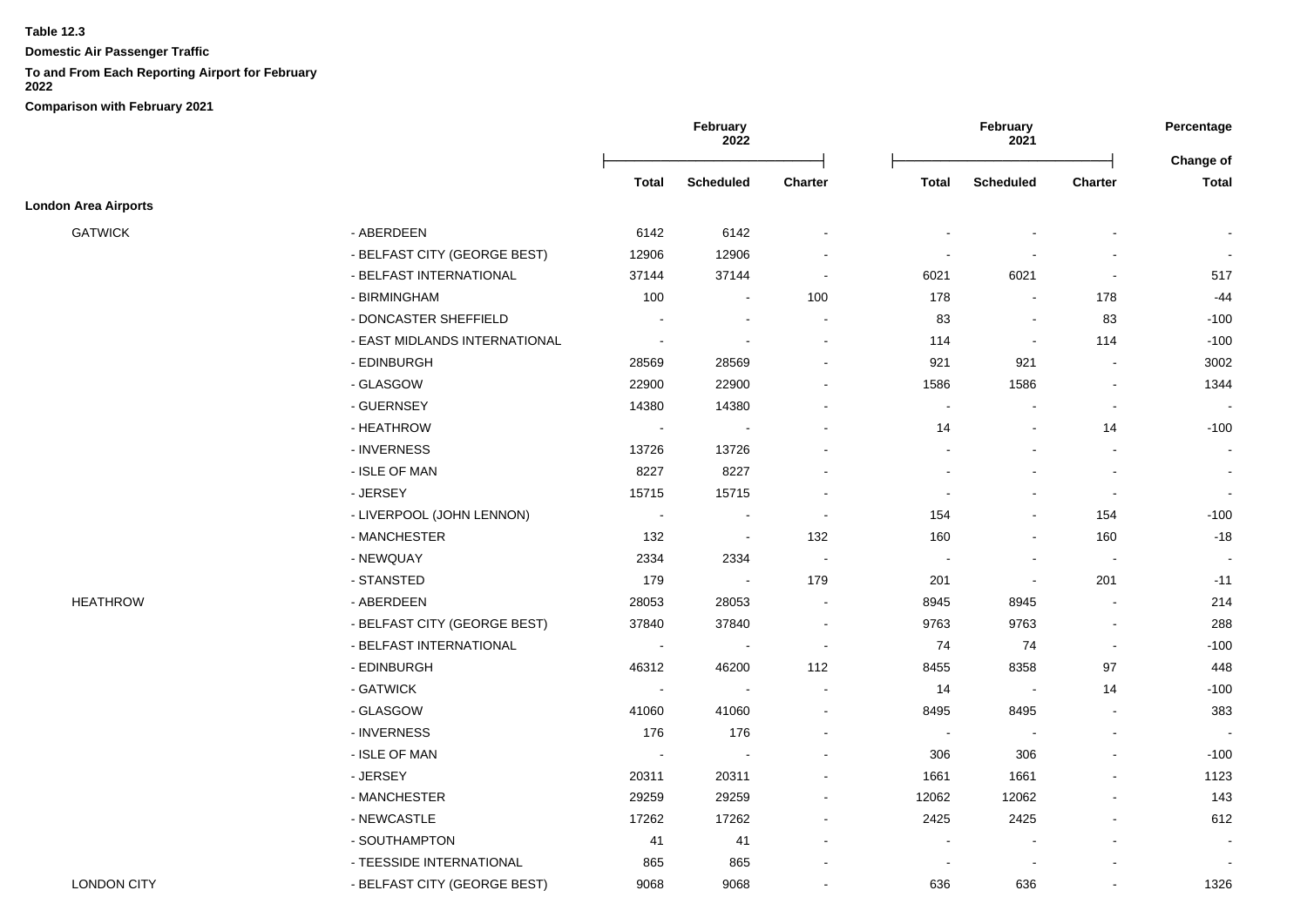**Domestic Air Passenger Traffic**

### **To and From Each Reporting Airport for February**

**2022**

|                                   |                              | February<br>2022 |                             |                          |                          | February<br>2021 |                          | Percentage<br>Change of |  |
|-----------------------------------|------------------------------|------------------|-----------------------------|--------------------------|--------------------------|------------------|--------------------------|-------------------------|--|
|                                   |                              | <b>Total</b>     | <b>Scheduled</b>            | Charter                  | <b>Total</b>             | <b>Scheduled</b> | <b>Charter</b>           | <b>Total</b>            |  |
| <b>LONDON CITY</b>                | - DUNDEE                     | 1455             | 1455                        |                          |                          |                  |                          | $\sim$                  |  |
|                                   | - EDINBURGH                  | 15740            | 15740                       |                          |                          |                  |                          | $\blacksquare$          |  |
|                                   | - GLASGOW                    | 8298             | 8298                        |                          |                          |                  |                          | $\blacksquare$          |  |
|                                   | - MANCHESTER                 | 338              | 338                         |                          |                          |                  |                          | $\blacksquare$          |  |
| <b>LUTON</b>                      | - ABERDEEN                   | 5901             | 5901                        |                          |                          |                  |                          | $\blacksquare$          |  |
|                                   | - BELFAST INTERNATIONAL      | 18567            | 18567                       |                          | 1849                     | 1849             |                          | 904                     |  |
|                                   | - DUNDEE                     | 45               | 45                          |                          | $\blacksquare$           |                  |                          | $\blacksquare$          |  |
|                                   | - EDINBURGH                  | 16058            | 16058                       |                          | 431                      | 431              | $\overline{\phantom{a}}$ | 3626                    |  |
|                                   | - GLASGOW                    | 15663            | 15663                       |                          | 597                      | 597              |                          | 2524                    |  |
|                                   | - INVERNESS                  | 6033             | 6033                        |                          | $\blacksquare$           |                  |                          | $\blacksquare$          |  |
|                                   | - JERSEY                     | 2717             | 2717                        |                          | $\overline{\phantom{a}}$ |                  |                          | $\sim$                  |  |
| <b>STANSTED</b>                   | - BELFAST INTERNATIONAL      | 21012            | 21012                       |                          | $\overline{\phantom{a}}$ |                  |                          | $\blacksquare$          |  |
|                                   | - CITY OF DERRY (EGLINTON)   | 3214             | 3214                        |                          | 1148                     | 1148             |                          | 180                     |  |
|                                   | - EDINBURGH                  | 13295            | 13295                       |                          | $\blacksquare$           |                  |                          | $\sim$                  |  |
|                                   | - GLASGOW                    | 13844            | 13844                       | $\sim$                   | $\overline{\phantom{a}}$ |                  | $\blacksquare$           | $\blacksquare$          |  |
|                                   | - NEWCASTLE                  | $\sim$           | $\sim$                      | $\overline{\phantom{a}}$ | 46                       |                  | 46                       | $-100$                  |  |
|                                   | - PRESTWICK                  | 154              | 154                         | $\overline{\phantom{a}}$ | $\overline{\phantom{a}}$ |                  |                          |                         |  |
| <b>Total London Area Airports</b> |                              | 535035           | 534512                      | 523                      | 66339                    | 65278            | 1061                     | 707                     |  |
| <b>Other Reporting Airports</b>   |                              |                  |                             |                          |                          |                  |                          |                         |  |
| ABERDEEN                          | - BELFAST CITY (GEORGE BEST) | 1083             | 1083                        |                          |                          |                  |                          |                         |  |
|                                   | - BIRMINGHAM                 | 2267             | 2267                        |                          |                          |                  |                          |                         |  |
|                                   | - BRISTOL                    | 948              | 948                         |                          |                          |                  |                          | $\sim$                  |  |
|                                   | - EDINBURGH                  | 154              | 154                         |                          |                          |                  |                          | $\blacksquare$          |  |
|                                   | - GATWICK                    | 6124             | 6124                        |                          | $\blacksquare$           |                  |                          | $\sim$                  |  |
|                                   | - HEATHROW                   | 27564            | 27564                       |                          | 8932                     | 8932             |                          | 209                     |  |
|                                   | - HUMBERSIDE                 | 742              | 742                         | $\sim$                   | 835                      | 835              | $\blacksquare$           | $-11$                   |  |
|                                   | - INVERNESS                  | 30               | $\sim$                      | 30                       | 18                       | 13               | 5                        | 67                      |  |
|                                   | - ISLAY                      | 42               | $\mathcal{L}_{\mathcal{A}}$ | 42                       | $\sim$                   | $\sim$           | $\blacksquare$           |                         |  |
|                                   | - KIRKWALL                   | 2739             | 2739                        | $\overline{\phantom{a}}$ | 769                      | 703              | 66                       | 256                     |  |
|                                   | - LUTON                      | 5892             | 5892                        | $\blacksquare$           | $\blacksquare$           | $\blacksquare$   | $\overline{\phantom{a}}$ | $\blacksquare$          |  |
|                                   | - MANCHESTER                 | 2393             | 2393                        | $\overline{\phantom{a}}$ | 1068                     | 936              | 132                      | 124                     |  |
|                                   | - NEWCASTLE                  | 428              | 428                         | $\sim$                   | 136                      | 136              | $\overline{a}$           | 215                     |  |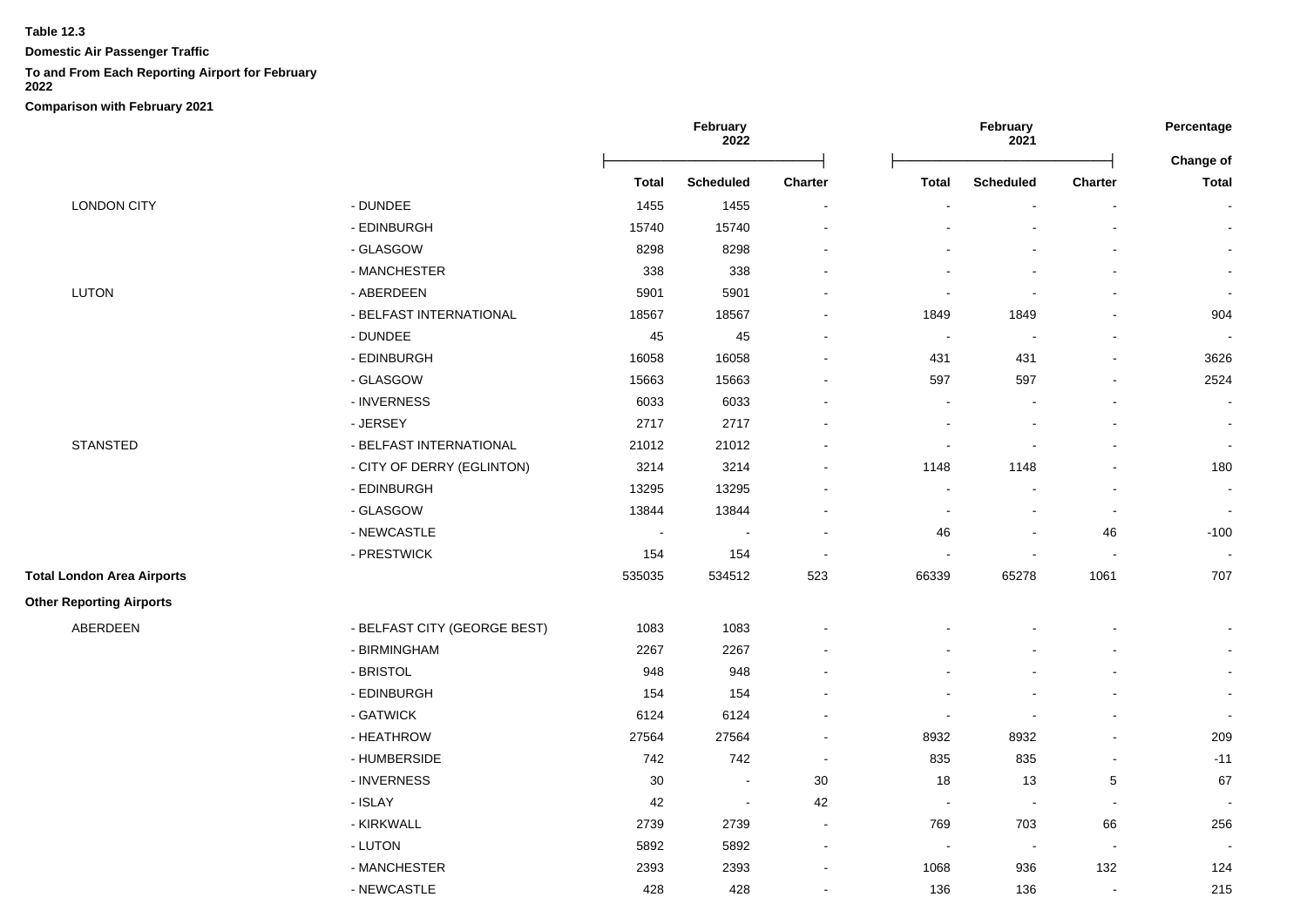**Domestic Air Passenger Traffic**

### **To and From Each Reporting Airport for February**

**2022**

|                                   |                               | February<br>2022         |                          |                | <b>February</b><br>2021  | Percentage<br><b>Change of</b> |                          |                |
|-----------------------------------|-------------------------------|--------------------------|--------------------------|----------------|--------------------------|--------------------------------|--------------------------|----------------|
|                                   |                               | Total                    | <b>Scheduled</b>         | Charter        | <b>Total</b>             | <b>Scheduled</b>               | Charter                  | <b>Total</b>   |
| ABERDEEN                          | - NEWQUAY                     | 1021                     | 1021                     |                | $\blacksquare$           | $\blacksquare$                 |                          |                |
|                                   | - NORWICH                     | 1828                     | 1806                     | 22             | 910                      | 910                            |                          | 101            |
|                                   | - SUMBURGH                    | 5855                     | 3424                     | 2431           | 4350                     | 2087                           | 2263                     | 35             |
|                                   | - TEESSIDE INTERNATIONAL      | 1055                     | 1055                     |                | 471                      | 471                            |                          | 124            |
| <b>ALDERNEY</b>                   | - GUERNSEY                    | 1902                     | 1902                     |                | 153                      | 153                            |                          | 1143           |
|                                   | - SOUTHAMPTON                 | 805                      | 805                      | $\overline{a}$ | $\overline{\phantom{a}}$ | $\blacksquare$                 |                          | $\sim$         |
| <b>BARRA</b>                      | - GLASGOW                     | 774                      | 774                      |                | 181                      | 181                            | $\blacksquare$           | 328            |
|                                   | - TIREE                       | $\sim$                   | $\overline{\phantom{a}}$ |                | $\overline{c}$           | $\overline{2}$                 |                          | $-100$         |
| <b>BELFAST CITY (GEORGE BEST)</b> | - ABERDEEN                    | 1073                     | 1073                     |                |                          |                                |                          |                |
|                                   | - BIRMINGHAM                  | 2841                     | 2841                     |                | 1233                     | 1233                           |                          | 130            |
|                                   | - DUNDEE                      | 303                      | 303                      |                | $\blacksquare$           | $\blacksquare$                 |                          |                |
|                                   | - EAST MIDLANDS INTERNATIONAL | $\overline{\phantom{a}}$ |                          |                | 83                       | 83                             |                          | $-100$         |
|                                   | - EDINBURGH                   | 7292                     | 7292                     |                | 811                      | 811                            |                          | 799            |
|                                   | - EXETER                      | 1054                     | 1054                     |                | 233                      | 233                            |                          | 352            |
|                                   | - GATWICK                     | 12800                    | 12800                    |                | $\blacksquare$           |                                |                          | $\blacksquare$ |
|                                   | - GLASGOW                     | 1387                     | 1387                     |                | $\blacksquare$           | $\sim$                         |                          | $\sim$         |
|                                   | - HEATHROW                    | 37505                    | 37505                    |                | 9549                     | 9549                           |                          | 293            |
|                                   | - INVERNESS                   | 774                      | 774                      |                | $\overline{\phantom{a}}$ |                                |                          |                |
|                                   | - LEEDS BRADFORD              | 3154                     | 3154                     |                | 903                      | 903                            |                          | 249            |
|                                   | - LONDON CITY                 | 9030                     | 9030                     |                | 640                      | 640                            |                          | 1311           |
|                                   | - MANCHESTER                  | 8330                     | 8330                     |                | 1088                     | 1088                           |                          | 666            |
|                                   | - SOUTHAMPTON                 | 1670                     | 1670                     |                | 19                       | 19                             |                          | 8689           |
|                                   | - TEESSIDE INTERNATIONAL      | 336                      | 336                      |                | $\blacksquare$           | $\overline{\phantom{a}}$       |                          |                |
| <b>BELFAST INTERNATIONAL</b>      | - BIRMINGHAM                  | 29140                    | 29140                    |                | 3477                     | 3477                           |                          | 738            |
|                                   | - BRISTOL                     | 17338                    | 17338                    |                | 2163                     | 2163                           |                          | 702            |
|                                   | - CARDIFF WALES               |                          |                          |                | 90                       |                                | $90\,$                   | $-100$         |
|                                   | - EAST MIDLANDS INTERNATIONAL | 3834                     | 3834                     |                |                          | $\blacksquare$                 | $\overline{\phantom{a}}$ |                |
|                                   | - EDINBURGH                   | 18787                    | 18787                    | $\blacksquare$ | 1354                     | 1354                           |                          | 1288           |
|                                   | - GATWICK                     | 37239                    | 37239                    |                | 6021                     | 6021                           |                          | 518            |
|                                   | - GLASGOW                     | 22783                    | 22783                    | $\blacksquare$ | 2373                     | 2289                           | 84                       | 860            |
|                                   | - HEATHROW                    |                          |                          |                | 159                      | $\blacksquare$                 | 159                      | $-100$         |
|                                   | - ISLE OF MAN                 | 1750                     | 1750                     | $\overline{a}$ | $\sim$                   | $\sim$                         | $\blacksquare$           | $\sim$         |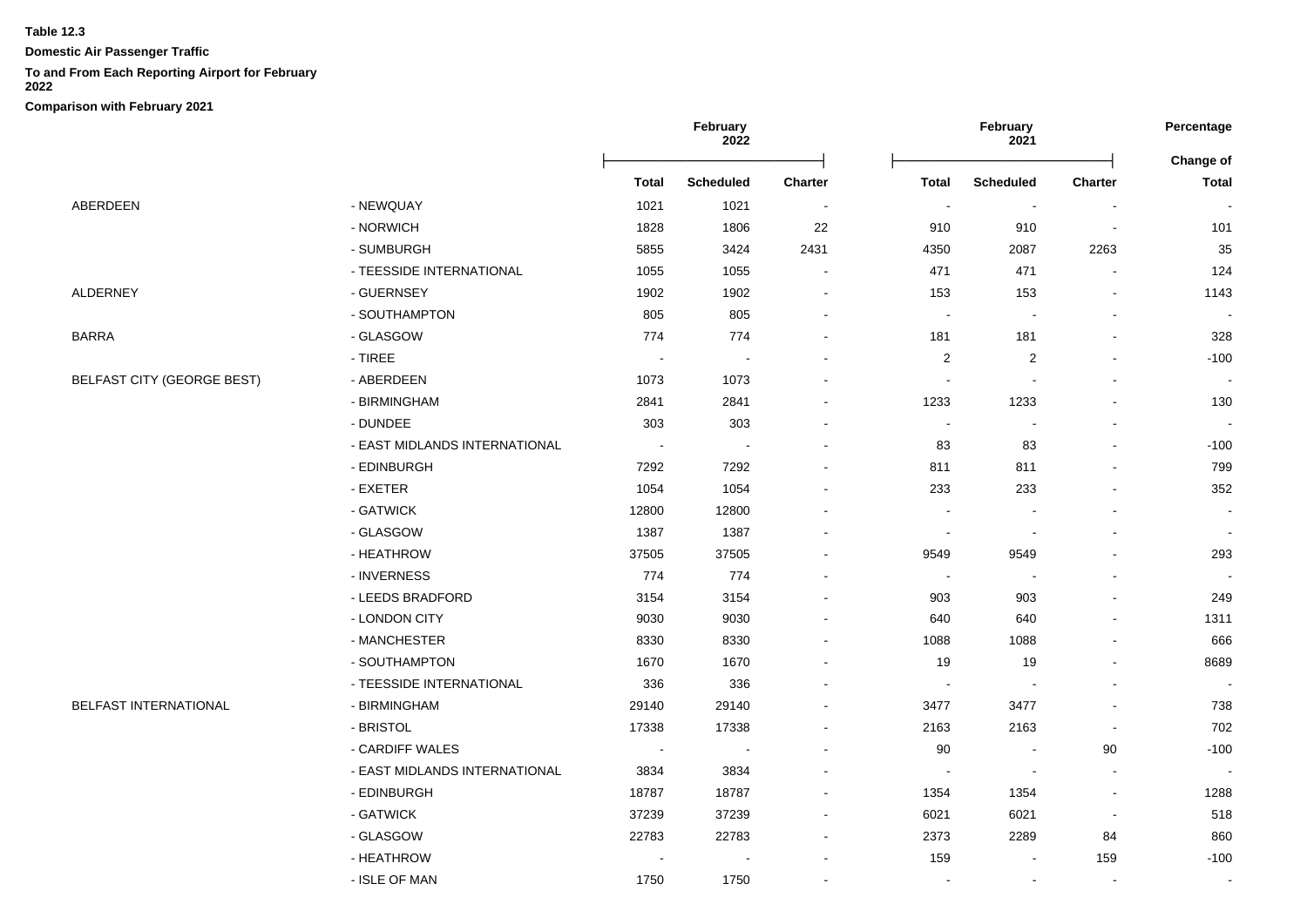**Domestic Air Passenger Traffic**

### **To and From Each Reporting Airport for February**

**2022**

|                              |                               | February<br>2022         |                          |                | February<br>2021 |                  |                              | Percentage<br>Change of  |
|------------------------------|-------------------------------|--------------------------|--------------------------|----------------|------------------|------------------|------------------------------|--------------------------|
|                              |                               | Total                    | <b>Scheduled</b>         | Charter        | <b>Total</b>     | <b>Scheduled</b> | <b>Charter</b>               | <b>Total</b>             |
| <b>BELFAST INTERNATIONAL</b> | - LEEDS BRADFORD              | 3590                     | 3590                     |                |                  |                  |                              |                          |
|                              | - LIVERPOOL (JOHN LENNON)     | 37237                    | 37237                    |                | 3261             | 3261             | $\blacksquare$               | 1042                     |
|                              | - LUTON                       | 18492                    | 18492                    |                | 1849             | 1849             |                              | 900                      |
|                              | - MANCHESTER                  | 27154                    | 27154                    |                | 1979             | 1979             | $\blacksquare$               | 1272                     |
|                              | - NEWCASTLE                   | 15277                    | 15277                    |                | 1754             | 1754             |                              | 771                      |
|                              | - STANSTED                    | 21166                    | 21166                    |                | $\blacksquare$   | $\blacksquare$   |                              |                          |
| <b>BENBECULA</b>             | - GLASGOW                     | 1471                     | 1471                     |                | 362              | 362              |                              | 306                      |
|                              | - STORNOWAY                   | 579                      | 579                      |                | 189              | 189              |                              | 206                      |
| <b>BIGGIN HILL</b>           | - HUMBERSIDE                  | 69                       |                          | 69             |                  |                  |                              |                          |
|                              | - MANCHESTER                  | 73                       | $\blacksquare$           | 73             |                  |                  |                              |                          |
| BIRMINGHAM                   | - ABERDEEN                    | 2314                     | 2314                     |                |                  |                  |                              |                          |
|                              | - BELFAST CITY (GEORGE BEST)  | 2813                     | 2813                     | $\blacksquare$ | 1232             | 1232             |                              | 128                      |
|                              | - BELFAST INTERNATIONAL       | 28718                    | 28718                    | $\blacksquare$ | 3461             | 3461             | $\overline{a}$               | 730                      |
|                              | - BOURNEMOUTH                 | 44                       | $\blacksquare$           | 44             |                  |                  | $\qquad \qquad \blacksquare$ |                          |
|                              | - EDINBURGH                   | 11739                    | 11739                    |                |                  |                  | $\blacksquare$               | $\overline{\phantom{a}}$ |
|                              | - GATWICK                     | $\sim$                   | $\sim$                   |                | 40               |                  | 40                           | $-100$                   |
|                              | - GLASGOW                     | 10298                    | 10298                    |                |                  |                  |                              |                          |
|                              | - GUERNSEY                    | 1357                     | 1357                     |                |                  |                  | $\blacksquare$               |                          |
|                              | - INVERNESS                   | 407                      | 407                      |                |                  |                  |                              |                          |
|                              | - ISLE OF MAN                 | 927                      | 927                      |                |                  |                  | $\blacksquare$               |                          |
|                              | - JERSEY                      | 1867                     | 1867                     |                | 66               |                  | 66                           | 2729                     |
|                              | - LUTON                       | 128                      | 128                      |                |                  |                  | $\blacksquare$               |                          |
|                              | - NEWCASTLE                   | $\blacksquare$           | $\overline{\phantom{a}}$ |                | 75               | $\blacksquare$   | 75                           | $-100$                   |
|                              | - NORWICH                     | $\overline{\phantom{a}}$ |                          |                | 67               |                  | 67                           | $-100$                   |
|                              | - PRESTWICK                   | 140                      | 140                      |                |                  |                  |                              |                          |
| BOURNEMOUTH                  | - BLACKPOOL                   | 88                       | 43                       | 45             |                  |                  | $\sim$                       |                          |
|                              | - EAST MIDLANDS INTERNATIONAL | 28                       | $\overline{\phantom{a}}$ | 28             | 41               | 41               | ä,                           | $-32$                    |
|                              | - MANCHESTER                  | 80                       | $\blacksquare$           | 80             |                  |                  |                              |                          |
| <b>BRISTOL</b>               | - ABERDEEN                    | 734                      | 734                      |                |                  |                  |                              |                          |
|                              | - BELFAST INTERNATIONAL       | 17329                    | 17329                    |                | 2146             | 2146             | $\qquad \qquad \blacksquare$ | 708                      |
|                              | - EDINBURGH                   | 22367                    | 22367                    |                | 1466             | 1466             |                              | 1426                     |
|                              | - GLASGOW                     | 20255                    | 20255                    |                | 570              | 570              | $\blacksquare$               | 3454                     |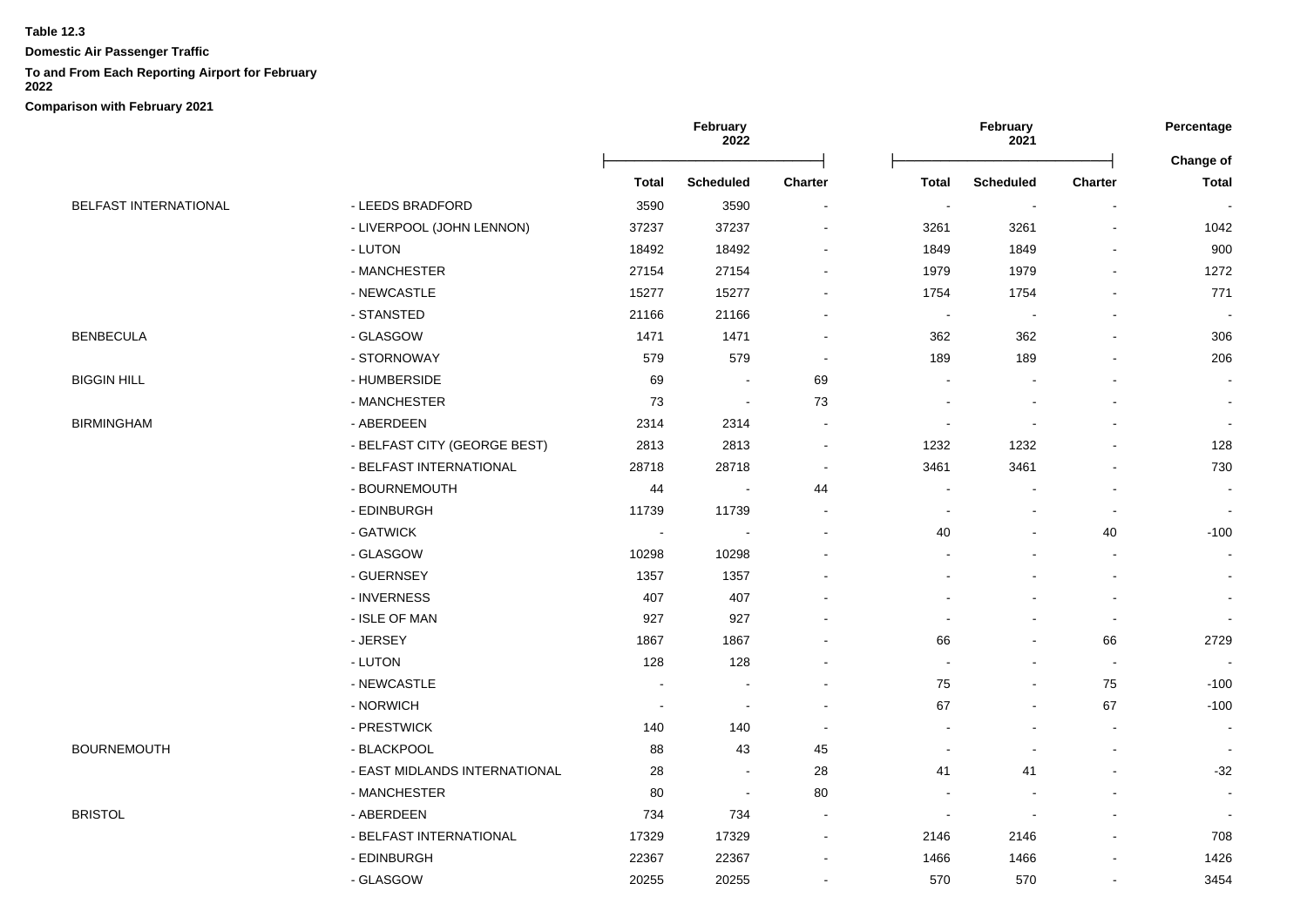**Domestic Air Passenger Traffic**

### **To and From Each Reporting Airport for February**

**2022**

|                             |                              |                          | February<br>2022         |                          | February<br>2021         |                          | Percentage               |                           |
|-----------------------------|------------------------------|--------------------------|--------------------------|--------------------------|--------------------------|--------------------------|--------------------------|---------------------------|
|                             |                              | <b>Total</b>             | <b>Scheduled</b>         | <b>Charter</b>           | <b>Total</b>             | <b>Scheduled</b>         | <b>Charter</b>           | Change of<br><b>Total</b> |
| <b>BRISTOL</b>              | - GUERNSEY                   | 846                      | 846                      |                          |                          |                          |                          |                           |
|                             | - INVERNESS                  | 3462                     | 3462                     |                          |                          |                          |                          | $\blacksquare$            |
|                             | - ISLE OF MAN                | 1601                     | 1601                     |                          |                          |                          | $\sim$                   | $\blacksquare$            |
|                             | - JERSEY                     | 1716                     | 1716                     |                          |                          |                          |                          | $\blacksquare$            |
|                             | - MANCHESTER                 | 14                       | 14                       | $\blacksquare$           |                          |                          |                          | $\blacksquare$            |
|                             | - NEWCASTLE                  | 8076                     | 7994                     | 82                       |                          | $\blacksquare$           | $\overline{a}$           | $\blacksquare$            |
|                             | - TEESSIDE INTERNATIONAL     | 35                       | $\sim$                   | 35                       | $\blacksquare$           | $\blacksquare$           | $\sim$                   | $\blacksquare$            |
| CAMPBELTOWN                 | - GLASGOW                    | 156                      | 156                      |                          | 47                       | 47                       | $\overline{a}$           | 232                       |
|                             | - ISLAY                      | 16                       | 16                       |                          |                          |                          |                          | $\blacksquare$            |
|                             | - TIREE                      | 5                        | 5                        |                          | 2                        | $\overline{2}$           | $\sim$                   | 150                       |
| <b>CARDIFF WALES</b>        | - BELFAST INTERNATIONAL      | ÷,                       | $\sim$                   | $\overline{\phantom{a}}$ | 90                       | $\blacksquare$           | 90                       | $-100$                    |
|                             | - EDINBURGH                  | 1226                     | 935                      | 291                      | 182                      | $\blacksquare$           | 182                      | 574                       |
|                             | - LEEDS BRADFORD             | $\overline{\phantom{a}}$ | $\blacksquare$           | $\sim$                   | 32                       | $\blacksquare$           | 32                       | $-100$                    |
|                             | - LIVERPOOL (JOHN LENNON)    | 136                      | $\sim$                   | 136                      | $\overline{\phantom{a}}$ | $\blacksquare$           | $\sim$                   |                           |
|                             | - MANCHESTER                 | ÷                        | $\sim$                   |                          | 196                      | $\sim$                   | 196                      | $-100$                    |
|                             | - NORWICH                    |                          | $\overline{a}$           |                          | 72                       | $\blacksquare$           | 72                       | $-100$                    |
|                             | - TEESSIDE INTERNATIONAL     |                          |                          |                          | 66                       | $\sim$                   | 66                       | $-100$                    |
| CITY OF DERRY (EGLINTON)    | - GLASGOW                    | 1204                     | 1204                     |                          |                          |                          |                          | $\blacksquare$            |
|                             | - LIVERPOOL (JOHN LENNON)    | 1752                     | 1752                     |                          |                          |                          | $\sim$                   | $\blacksquare$            |
|                             | - MANCHESTER                 | 3903                     | 3903                     |                          | $\overline{\phantom{a}}$ | $\overline{\phantom{a}}$ | $\overline{\phantom{a}}$ | $\blacksquare$            |
|                             | - STANSTED                   | 3312                     | 3312                     |                          | 1147                     | 1147                     | $\blacksquare$           | 189                       |
| DONCASTER SHEFFIELD         | - FARNBOROUGH                | $\sim$                   | $\overline{\phantom{a}}$ |                          | 78                       | $\sim$                   | 78                       | $-100$                    |
|                             | - GATWICK                    | $\sim$                   | $\overline{\phantom{a}}$ |                          | 83                       | $\sim$                   | 83                       | $-100$                    |
| <b>DUNDEE</b>               | - BELFAST CITY (GEORGE BEST) | 309                      | 309                      |                          |                          |                          |                          | $\blacksquare$            |
|                             | - LONDON CITY                | 1525                     | 1525                     |                          | $\sim$                   | $\sim$                   | $\overline{a}$           | $\blacksquare$            |
| EAST MIDLANDS INTERNATIONAL | - BELFAST CITY (GEORGE BEST) | $\sim$                   | $\overline{\phantom{a}}$ |                          | 83                       | 83                       | $\sim$                   | $-100$                    |
|                             | - BELFAST INTERNATIONAL      | 3776                     | 3776                     |                          | $\overline{a}$           | $\sim$                   |                          | $\blacksquare$            |
|                             | - JERSEY                     | 776                      | 776                      |                          | $\blacksquare$           | $\blacksquare$           | $\sim$                   | $\blacksquare$            |
|                             | - LIVERPOOL (JOHN LENNON)    | 170                      | 170                      |                          | $\blacksquare$           | $\blacksquare$           | $\blacksquare$           | $\blacksquare$            |
| EDINBURGH                   | - ABERDEEN                   | 160                      | 160                      |                          | 17                       | 17                       | $\blacksquare$           | 841                       |
|                             | - BELFAST CITY (GEORGE BEST) | 7341                     | 7341                     |                          | 812                      | 812                      |                          | 804                       |
|                             | - BELFAST INTERNATIONAL      | 18732                    | 18732                    |                          | 1356                     | 1356                     | $\sim$                   | 1281                      |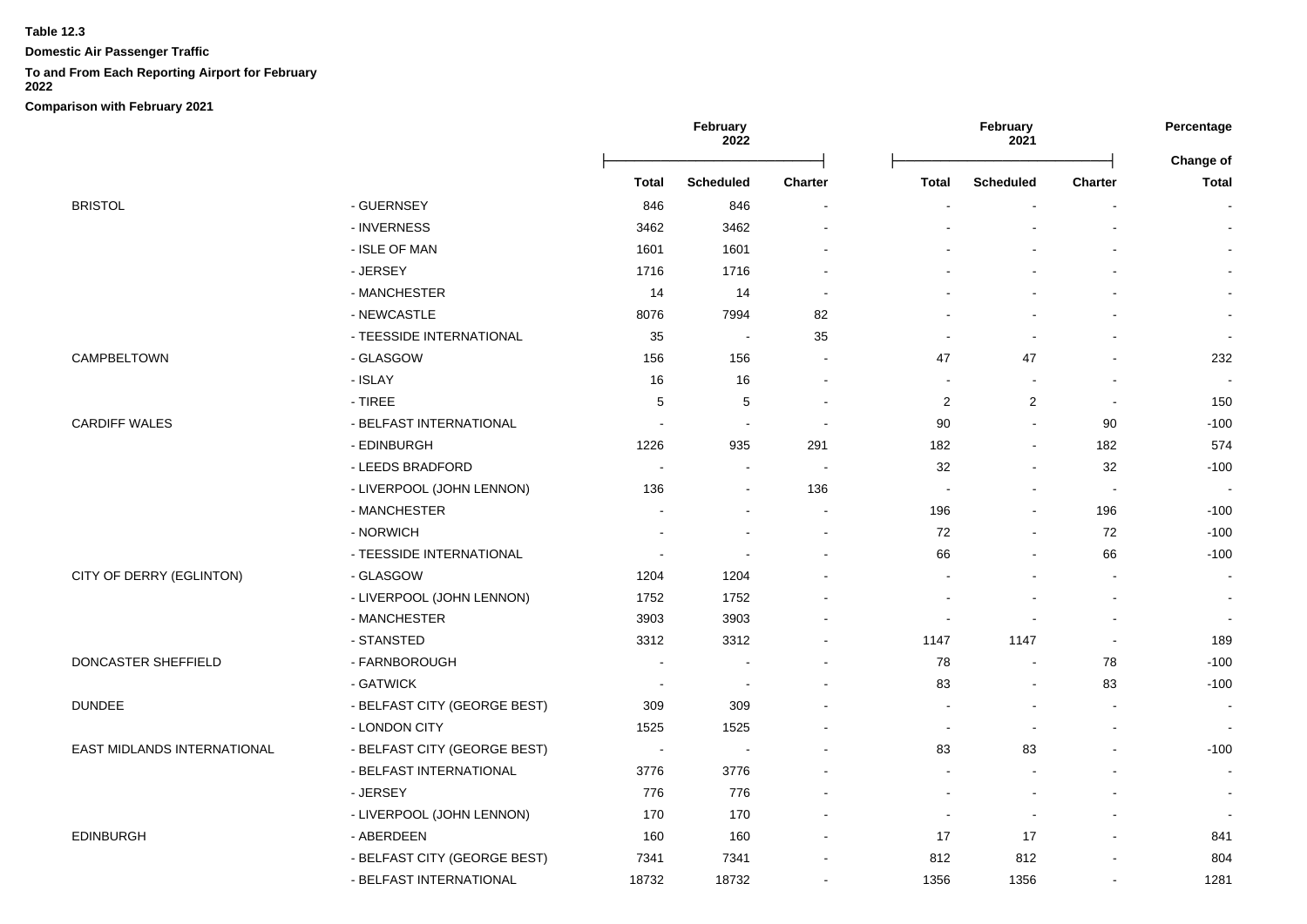**Domestic Air Passenger Traffic**

# **To and From Each Reporting Airport for February**

**2022**

|                |                              | February<br>2022 |                  |                |                          | February<br>2021         | Percentage<br>Change of  |        |
|----------------|------------------------------|------------------|------------------|----------------|--------------------------|--------------------------|--------------------------|--------|
|                |                              | <b>Total</b>     | <b>Scheduled</b> | <b>Charter</b> | <b>Total</b>             | <b>Scheduled</b>         | <b>Charter</b>           | Total  |
| EDINBURGH      | - BIRMINGHAM                 | 11783            | 11783            | $\blacksquare$ | $\overline{\phantom{a}}$ |                          |                          |        |
|                | - BRISTOL                    | 22381            | 22381            | $\sim$         | 1464                     | 1464                     | ÷,                       | 1429   |
|                | - CARDIFF WALES              | 1232             | 1095             | 137            | 184                      | $\overline{\phantom{a}}$ | 184                      | 570    |
|                | - EXETER                     | 1011             | 1011             |                |                          | $\blacksquare$           |                          | $\sim$ |
|                | - GATWICK                    | 28570            | 28570            | $\sim$         | 921                      | 921                      | $\overline{\phantom{a}}$ | 3002   |
|                | - HEATHROW                   | 46791            | 46674            | 117            | 8454                     | 8358                     | 96                       | 453    |
|                | - ISLE OF MAN                | 363              | 363              | $\sim$         | $\sim$                   | $\overline{a}$           | $\blacksquare$           | $\sim$ |
|                | - KIRKWALL                   | 1679             | 1679             |                | $\blacksquare$           |                          |                          |        |
|                | - LONDON CITY                | 15927            | 15927            |                |                          |                          |                          |        |
|                | - LUTON                      | 16089            | 16089            |                | 443                      | 443                      |                          | 3532   |
|                | - MANCHESTER                 | 172              | 172              |                | $\blacksquare$           |                          |                          |        |
|                | - SOUTHAMPTON                | 3768             | 3768             |                | L,                       |                          |                          |        |
|                | - STANSTED                   | 13230            | 13230            |                |                          |                          |                          |        |
|                | - STORNOWAY                  | 936              | 936              |                |                          |                          |                          |        |
|                | - SUMBURGH                   | 2230             | 1984             | 246            | 18                       | 18                       |                          | 12289  |
| EXETER         | - BELFAST CITY (GEORGE BEST) | 1074             | 1074             |                | 238                      | 238                      |                          | 351    |
|                | - EDINBURGH                  | 1011             | 1011             |                |                          |                          |                          |        |
|                | - GLASGOW                    | 374              | 374              |                |                          |                          |                          |        |
|                | - GUERNSEY                   | 594              | 594              |                |                          |                          |                          |        |
|                | - JERSEY                     | 1517             | 1517             |                |                          |                          |                          |        |
|                | - MANCHESTER                 | 97               | 97               |                |                          |                          |                          |        |
|                | - NEWCASTLE                  | 1035             | 1035             |                |                          |                          |                          | $\sim$ |
| <b>GLASGOW</b> | - BARRA                      | 794              | 794              |                | 197                      | 197                      |                          | 303    |
|                | - BELFAST CITY (GEORGE BEST) | 1392             | 1392             |                | $\sim$                   | $\sim$                   | $\blacksquare$           |        |
|                | - BELFAST INTERNATIONAL      | 22823            | 22823            |                | 2473                     | 2388                     | 85                       | 823    |
|                | - BENBECULA                  | 1536             | 1536             |                | 134                      | 134                      |                          | 1046   |
|                | - BIRMINGHAM                 | 10461            | 10461            |                | $\overline{\phantom{a}}$ | $\overline{\phantom{a}}$ |                          |        |
|                | - BRISTOL                    | 20242            | 20242            |                | 571                      | 571                      | $\blacksquare$           | 3445   |
|                | - CAMPBELTOWN                | 208              | 208              |                | 55                       | 55                       | $\blacksquare$           | 278    |
|                | - CITY OF DERRY (EGLINTON)   | 1209             | 1209             |                |                          |                          |                          |        |
|                | - EXETER                     | 373              | 373              |                |                          |                          |                          |        |
|                | - GATWICK                    | 22909            | 22909            |                | 1588                     | 1588                     | $\blacksquare$           | 1343   |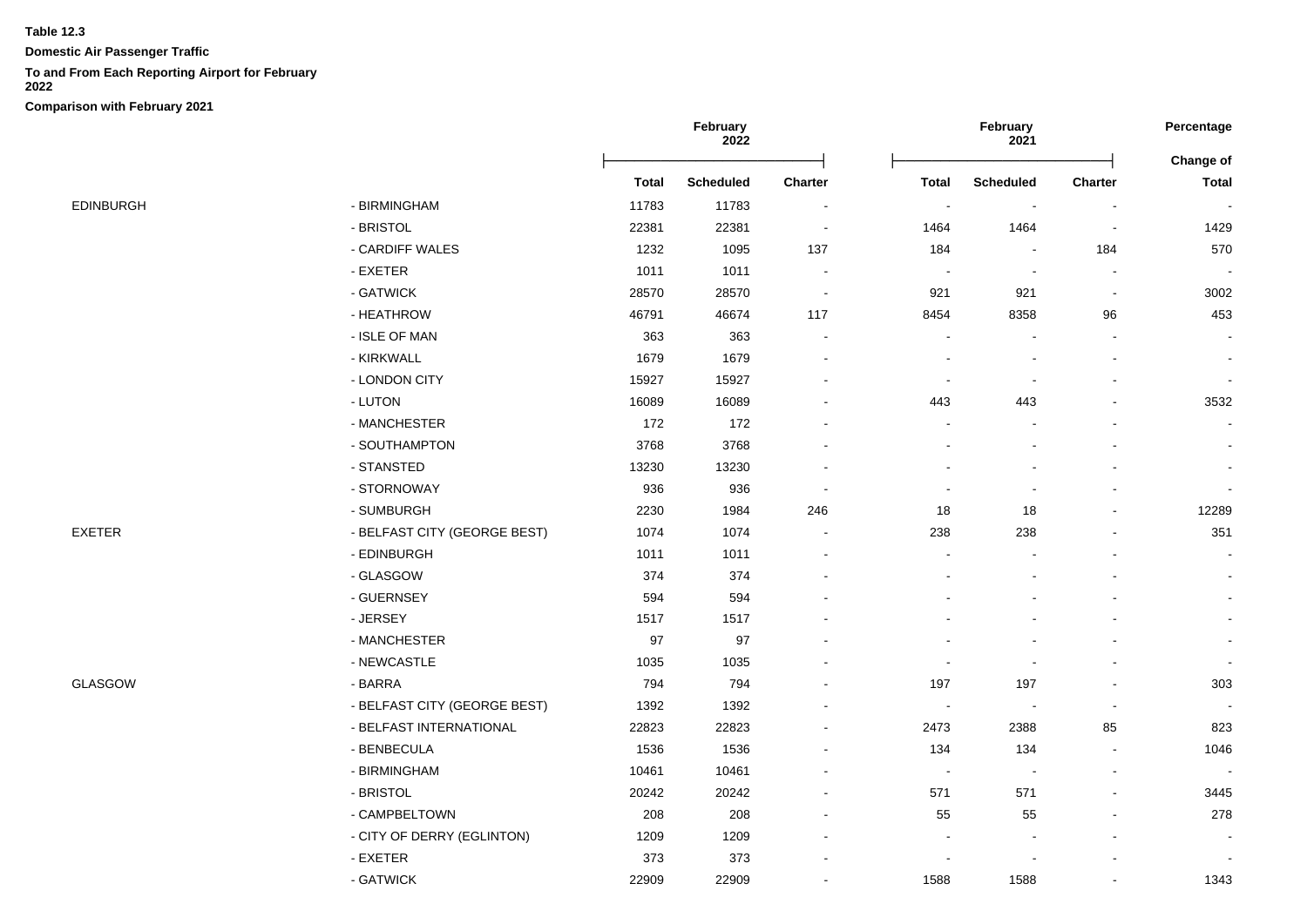**Domestic Air Passenger Traffic**

### **To and From Each Reporting Airport for February**

**2022**

|                   |                              | February<br>2022         |                          |                              |                          | Percentage               |              |                                  |
|-------------------|------------------------------|--------------------------|--------------------------|------------------------------|--------------------------|--------------------------|--------------|----------------------------------|
|                   |                              | <b>Total</b>             | Scheduled                | Charter                      | <b>Total</b>             | <b>Scheduled</b>         | Charter      | <b>Change of</b><br><b>Total</b> |
| GLASGOW           | - HEATHROW                   | 41104                    | 41104                    |                              | 8503                     | 8503                     |              | 383                              |
|                   | - ISLAY                      | 1183                     | 1183                     |                              | 179                      | 179                      |              | 561                              |
|                   | - JERSEY                     | 2069                     | 2069                     |                              | $\overline{\phantom{a}}$ |                          |              |                                  |
|                   | - KIRKWALL                   | 944                      | 944                      |                              |                          |                          |              |                                  |
|                   | - LONDON CITY                | 8364                     | 8364                     | $\blacksquare$               |                          |                          |              | $\blacksquare$                   |
|                   | - LUTON                      | 15684                    | 15617                    | 67                           | 598                      | 598                      |              | 2523                             |
|                   | - SOUTHAMPTON                | 3272                     | 3272                     |                              | $\blacksquare$           |                          |              |                                  |
|                   | - STANSTED                   | 13853                    | 13853                    |                              | $\overline{\phantom{a}}$ | $\overline{\phantom{a}}$ |              | $\sim$                           |
|                   | - STORNOWAY                  | 3779                     | 3779                     |                              | 996                      | 996                      |              | 279                              |
|                   | - SUMBURGH                   | 1095                     | 1095                     |                              | ч.                       |                          |              |                                  |
|                   | $-$ TIREE                    | 565                      | 565                      |                              | 110                      | 110                      |              | 414                              |
| <b>GUERNSEY</b>   | - ALDERNEY                   | 1885                     | 1885                     |                              | 153                      | 153                      |              | 1132                             |
|                   | - BIRMINGHAM                 | 1385                     | 1385                     |                              |                          |                          |              | $\blacksquare$                   |
|                   | - BRISTOL                    | 852                      | 852                      |                              |                          |                          |              | $\sim$                           |
|                   | - EXETER                     | 575                      | 575                      |                              |                          |                          |              |                                  |
|                   | - GATWICK                    | 14393                    | 14393                    |                              |                          |                          |              | $\blacksquare$                   |
|                   | - JERSEY                     | 4265                     | 4265                     |                              |                          |                          |              |                                  |
|                   | - MANCHESTER                 | 3392                     | 3392                     |                              |                          |                          |              |                                  |
|                   | - SOUTHAMPTON                | 5909                     | 5909                     |                              | 816                      | 816                      |              | 624                              |
| <b>HUMBERSIDE</b> | - ABERDEEN                   | 589                      | 589                      | $\overline{\phantom{a}}$     | 329                      | 329                      |              | 79                               |
|                   | - BIGGIN HILL                | 71                       | $\sim$                   | 71                           | ÷,                       |                          |              |                                  |
|                   | - NEWCASTLE                  | 76                       | 76                       | $\qquad \qquad \blacksquare$ | $\overline{\phantom{a}}$ | $\overline{\phantom{a}}$ |              | $\blacksquare$                   |
|                   | - TEESSIDE INTERNATIONAL     | $\overline{\phantom{a}}$ | $\overline{\phantom{a}}$ |                              | 46                       | 46                       |              | $-100$                           |
| <b>INVERNESS</b>  | - BELFAST CITY (GEORGE BEST) | 791                      | 791                      |                              | ÷,                       |                          |              |                                  |
|                   | - BIRMINGHAM                 | 422                      | 422                      |                              |                          |                          |              |                                  |
|                   | - BRISTOL                    | 3459                     | 3459                     |                              |                          |                          |              |                                  |
|                   | - GATWICK                    | 13799                    | 13799                    |                              |                          |                          |              |                                  |
|                   | - HEATHROW                   | 176                      | 176                      |                              |                          |                          |              |                                  |
|                   | - KIRKWALL                   | 757                      | 757                      |                              |                          |                          |              |                                  |
|                   | - LUTON                      | 6033                     | 6033                     |                              |                          |                          |              |                                  |
|                   | - MANCHESTER                 | 1322                     | 1322                     |                              |                          |                          |              |                                  |
|                   | - NORWICH                    | $\overline{2}$           | $\overline{c}$           | $\sim$                       |                          | $\overline{a}$           | $\mathbf{r}$ | $\sim$                           |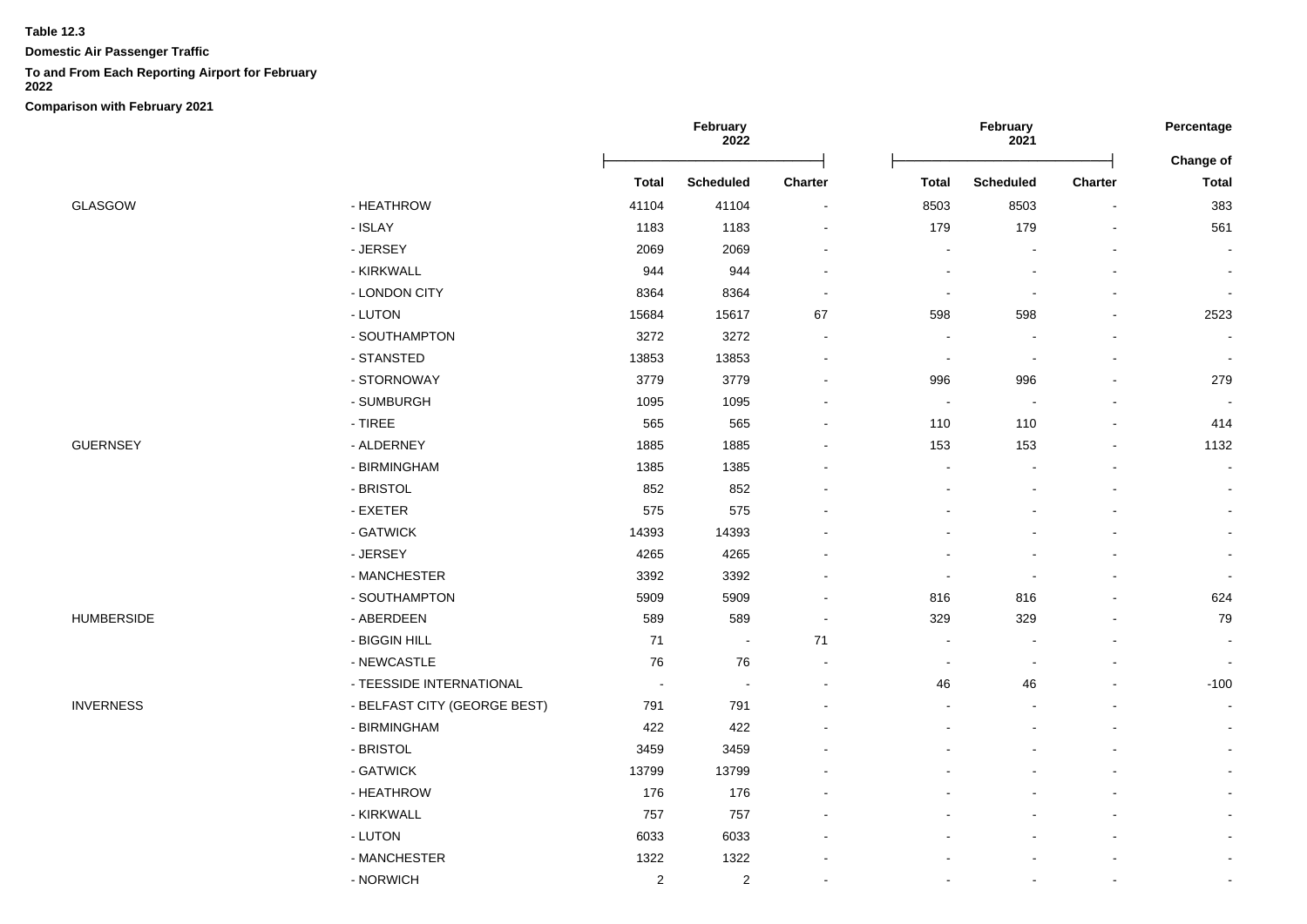**Domestic Air Passenger Traffic**

### **To and From Each Reporting Airport for February**

**2022**

|                    |                               | February<br>2022 |                  |                          | February<br>2021         | Percentage<br>Change of |                          |                |
|--------------------|-------------------------------|------------------|------------------|--------------------------|--------------------------|-------------------------|--------------------------|----------------|
|                    |                               | <b>Total</b>     | <b>Scheduled</b> | <b>Charter</b>           | <b>Total</b>             | <b>Scheduled</b>        | Charter                  | <b>Total</b>   |
| <b>INVERNESS</b>   | - STORNOWAY                   | 1298             | 1298             |                          | 373                      | 373                     |                          | 248            |
|                    | - SUMBURGH                    | 14               | 14               |                          |                          |                         |                          |                |
| <b>ISLAY</b>       | - CAMPBELTOWN                 | 89               | 89               |                          | 3                        | 3                       | ä,                       | 2867           |
|                    | - COLONSAY                    | 4                | 4                |                          | $\sim$                   |                         | $\blacksquare$           | $\sim$         |
|                    | - GLASGOW                     | 1116             | 1116             |                          | 174                      | 174                     |                          | 541            |
|                    | - OBAN (NORTH CONNEL)         | $\overline{c}$   | $\overline{2}$   |                          | $\sim$                   |                         |                          | $\blacksquare$ |
|                    | $-$ TIREE                     | 16               | 16               |                          | 4                        | 4                       | $\sim$                   | 300            |
| <b>ISLE OF MAN</b> | - BELFAST INTERNATIONAL       | 1666             | 1666             |                          |                          |                         |                          |                |
|                    | - BIRMINGHAM                  | 925              | 925              |                          |                          |                         |                          |                |
|                    | - BRISTOL                     | 1596             | 1596             |                          |                          |                         |                          |                |
|                    | - EDINBURGH                   | 363              | 363              |                          |                          |                         |                          |                |
|                    | - GATWICK                     | 8199             | 8199             |                          |                          |                         |                          |                |
|                    | - HEATHROW                    | $\sim$           |                  |                          | 319                      | 319                     | $\blacksquare$           | $-100$         |
|                    | - LIVERPOOL (JOHN LENNON)     | 13256            | 13256            |                          | 531                      | 531                     | $\blacksquare$           | 2396           |
|                    | - MANCHESTER                  | 8565             | 8565             |                          | 113                      | 113                     | $\blacksquare$           | 7480           |
| JERSEY             | - BIRMINGHAM                  | 1855             | 1855             |                          | 66                       |                         | 66                       | 2711           |
|                    | - BRISTOL                     | 1697             | 1697             |                          |                          |                         |                          |                |
|                    | - EAST MIDLANDS INTERNATIONAL | 778              | 778              |                          |                          |                         |                          |                |
|                    | - EXETER                      | 1524             | 1524             |                          |                          |                         |                          |                |
|                    | - GATWICK                     | 15913            | 15913            |                          |                          |                         |                          |                |
|                    | - GLASGOW                     | 2081             | 2081             |                          |                          |                         |                          |                |
|                    | - GUERNSEY                    | 4359             | 4359             |                          |                          |                         |                          |                |
|                    | - HEATHROW                    | 20237            | 20237            |                          | 1663                     | 1663                    |                          | 1117           |
|                    | - LIVERPOOL (JOHN LENNON)     | 5560             | 5560             |                          | $\overline{\phantom{a}}$ |                         |                          |                |
|                    | - LUTON                       | 2785             | 2785             |                          |                          |                         |                          |                |
|                    | - MANCHESTER                  | 3362             | 3362             |                          |                          |                         | $\overline{a}$           |                |
|                    | - NEWQUAY                     | $\sim$           |                  |                          | 64                       | $\blacksquare$          | 64                       | $-100$         |
|                    | - SOUTHAMPTON                 | 5328             | 5328             |                          | 952                      | 952                     | $\blacksquare$           | 460            |
| KIRKWALL           | - ABERDEEN                    | 2751             | 2751             |                          | 1329                     | 1263                    | 66                       | 107            |
|                    | - EDAY                        | 30               | 30               |                          | 31                       | 31                      | $\sim$                   | $-3$           |
|                    | - EDINBURGH                   | 1411             | 1411             |                          |                          |                         |                          |                |
|                    | - GLASGOW                     | 787              | 787              | $\overline{\phantom{a}}$ | $\sim$                   | $\sim$                  | $\overline{\phantom{a}}$ |                |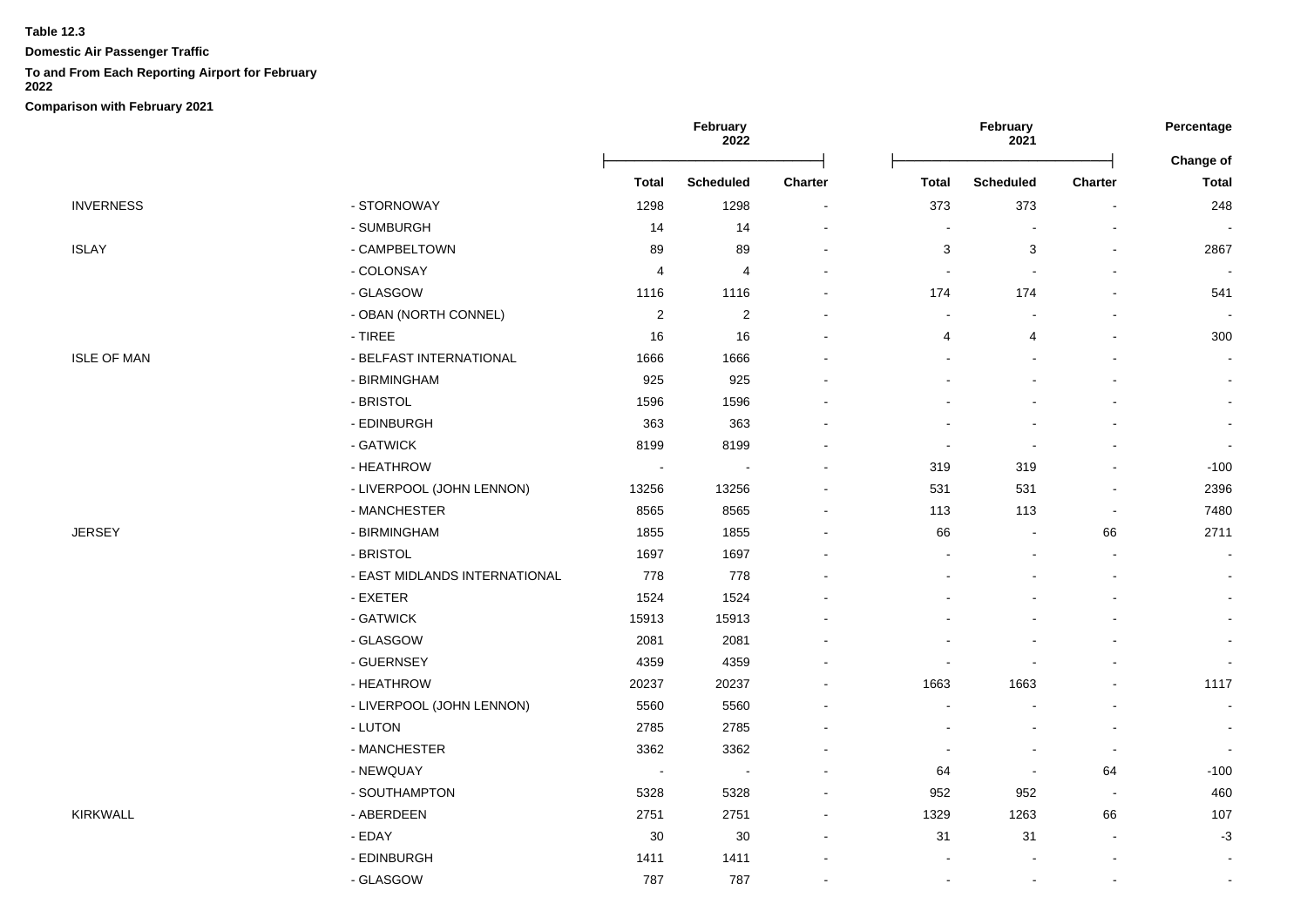**Domestic Air Passenger Traffic**

### **To and From Each Reporting Airport for February**

**2022**

|                         |                               | February<br>2022         |                          |         | February<br>2021         |                          |                | Percentage<br><b>Change of</b> |
|-------------------------|-------------------------------|--------------------------|--------------------------|---------|--------------------------|--------------------------|----------------|--------------------------------|
|                         |                               | <b>Total</b>             | <b>Scheduled</b>         | Charter | <b>Total</b>             | <b>Scheduled</b>         | Charter        | <b>Total</b>                   |
| KIRKWALL                | - INVERNESS                   | 248                      | 248                      |         | $\overline{\phantom{a}}$ | $\blacksquare$           |                |                                |
|                         | - NORTH RONALDSAY             | 302                      | 302                      |         | 223                      | 223                      |                | 35                             |
|                         | - PAPA WESTRAY                | 288                      | 288                      |         | 238                      | 238                      |                | 21                             |
|                         | - SANDAY                      | 261                      | 261                      |         | 166                      | 166                      |                | 57                             |
|                         | - STRONSAY                    | 240                      | 240                      |         | 104                      | 104                      |                | 131                            |
|                         | - SUMBURGH                    | 760                      | 760                      |         | 206                      | 206                      |                | 269                            |
|                         | - WESTRAY                     | 279                      | 279                      |         | 134                      | 134                      |                | 108                            |
| <b>LEEDS BRADFORD</b>   | - BELFAST CITY (GEORGE BEST)  | 3110                     | 3110                     |         | 905                      | 905                      |                | 244                            |
|                         | - BELFAST INTERNATIONAL       | 3308                     | 3308                     |         |                          |                          |                |                                |
|                         | - SOUTHAMPTON                 | 308                      | 308                      |         | $\blacksquare$           |                          |                |                                |
| LERWICK (TINGWALL)      | - FAIR ISLE                   | 67                       | 67                       |         | 22                       | 22                       |                | 205                            |
|                         | - FOULA                       | 43                       | 43                       |         | 15                       | 15                       |                | 187                            |
| LIVERPOOL (JOHN LENNON) | - BELFAST CITY (GEORGE BEST)  | 48                       | 48                       |         | $\overline{\phantom{a}}$ |                          |                |                                |
|                         | - BELFAST INTERNATIONAL       | 37271                    | 37271                    |         | 3146                     | 3146                     | $\blacksquare$ | 1085                           |
|                         | - BOURNEMOUTH                 | $\overline{\phantom{a}}$ | $\overline{\phantom{a}}$ |         | 35                       | $\sim$                   | 35             | $-100$                         |
|                         | - CARDIFF WALES               | 137                      | $\blacksquare$           | 137     | $\sim$                   |                          | $\overline{a}$ |                                |
|                         | - CITY OF DERRY (EGLINTON)    | 1776                     | 1776                     |         | $\blacksquare$           |                          | $\overline{a}$ |                                |
|                         | - EAST MIDLANDS INTERNATIONAL | 170                      | 170                      |         | $77\,$                   | $\blacksquare$           | 77             | 121                            |
|                         | - FARNBOROUGH                 |                          |                          |         | 73                       | $\blacksquare$           | 73             | $-100$                         |
|                         | - GATWICK                     |                          |                          |         | 119                      | $\overline{\phantom{a}}$ | 119            | $-100$                         |
|                         | - ISLE OF MAN                 | 13317                    | 13317                    |         | 555                      | 555                      | $\blacksquare$ | 2299                           |
|                         | - JERSEY                      | 5458                     | 5458                     |         | $\blacksquare$           |                          |                |                                |
|                         | - LUTON                       | 262                      | $\sim$                   | 262     |                          |                          |                |                                |
|                         | - MANCHESTER                  | 15                       | 15                       |         |                          |                          |                |                                |
|                         | - NEWCASTLE                   | 83                       | ۰                        | 83      |                          |                          |                |                                |
|                         | - NORWICH                     | 30                       | ä,                       | 30      |                          |                          |                |                                |
|                         | - SOUTHAMPTON                 | 61                       | $\overline{a}$           | 61      |                          |                          | $\blacksquare$ |                                |
|                         | - STANSTED                    |                          |                          |         | 89                       | $\overline{\phantom{a}}$ | 89             | $-100$                         |
| MANCHESTER              | - ABERDEEN                    | 3380                     | 3380                     |         | 1067                     | 954                      | 113            | 217                            |
|                         | - BELFAST CITY (GEORGE BEST)  | 8473                     | 8473                     |         | 1093                     | 1093                     | $\blacksquare$ | 675                            |
|                         | - BELFAST INTERNATIONAL       | 27023                    | 27023                    |         | 1988                     | 1988                     |                | 1259                           |
|                         | - CITY OF DERRY (EGLINTON)    | 3840                     | 3840                     |         |                          |                          |                |                                |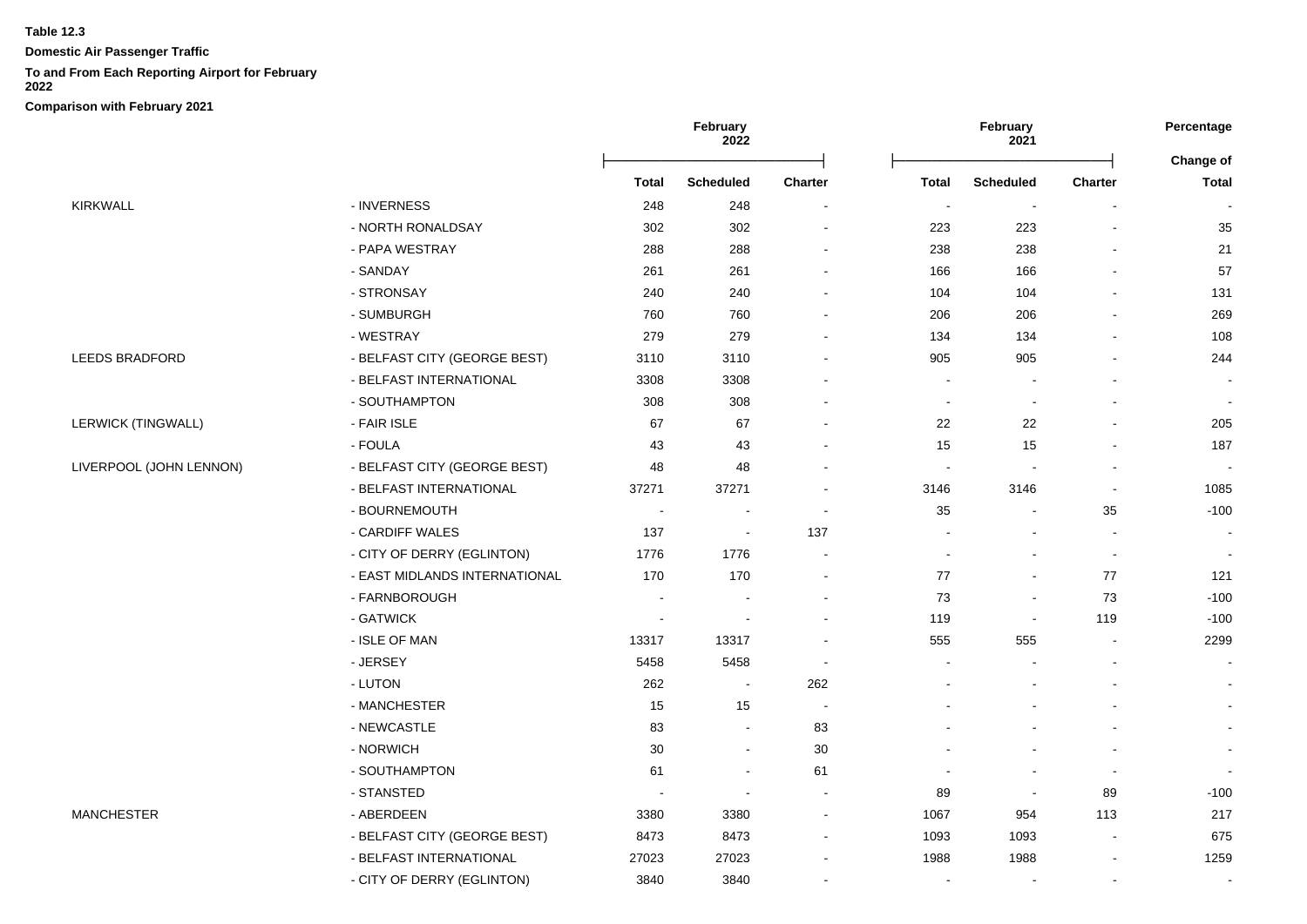**Domestic Air Passenger Traffic**

### **To and From Each Reporting Airport for February**

**2022**

|                   |                           |                          | February<br>2022 |                          |                          | February<br>2021         |                          | Percentage<br>Change of |
|-------------------|---------------------------|--------------------------|------------------|--------------------------|--------------------------|--------------------------|--------------------------|-------------------------|
|                   |                           | <b>Total</b>             | <b>Scheduled</b> | Charter                  | <b>Total</b>             | <b>Scheduled</b>         | Charter                  | <b>Total</b>            |
| <b>MANCHESTER</b> | - EDINBURGH               | 123                      | 123              |                          |                          |                          |                          |                         |
|                   | - EXETER                  | 97                       | 97               |                          |                          |                          |                          |                         |
|                   | - GUERNSEY                | 3411                     | 3411             |                          |                          |                          | $\blacksquare$           |                         |
|                   | - HEATHROW                | 28958                    | 28958            |                          | 11861                    | 11861                    |                          | 144                     |
|                   | - INVERNESS               | 1323                     | 1323             |                          | $\sim$                   | $\blacksquare$           | $\overline{\phantom{a}}$ | $\sim$                  |
|                   | - ISLE OF MAN             | 8549                     | 8549             |                          | 111                      | 111                      | $\overline{\phantom{a}}$ | 7602                    |
|                   | - JERSEY                  | 3331                     | 3331             |                          | $\sim$                   |                          |                          |                         |
|                   | - LONDON CITY             | 311                      | 311              |                          | $\blacksquare$           |                          |                          |                         |
|                   | - LUTON                   | 80                       | $\sim$           | 80                       |                          |                          |                          |                         |
|                   | - NEWQUAY                 | 1058                     | 1058             | $\sim$                   |                          |                          |                          |                         |
|                   | - NORWICH                 | 80                       | $\sim$           | 80                       |                          |                          |                          |                         |
|                   | - SOUTHAMPTON             | 433                      | 433              | $\sim$                   | $\sim$                   |                          |                          |                         |
|                   | - STANSTED                | 15                       | $\sim$           | 15                       | 16                       | 16                       |                          | -6                      |
| NEWCASTLE         | - ABERDEEN                | 541                      | 541              | $\overline{\phantom{a}}$ | 136                      | 136                      | $\blacksquare$           | 298                     |
|                   | - BELFAST INTERNATIONAL   | 15495                    | 15495            | $\sim$                   | 1742                     | 1742                     | $\blacksquare$           | 789                     |
|                   | - BIRMINGHAM              | 44                       | $\blacksquare$   | 44                       | $\overline{\phantom{a}}$ | $\overline{\phantom{a}}$ | $\blacksquare$           | $\blacksquare$          |
|                   | - BOURNEMOUTH             | $\sim$                   | $\sim$           |                          | $40\,$                   | $\blacksquare$           | 40                       | $-100$                  |
|                   | - BRISTOL                 | 8034                     | 7952             | 82                       |                          |                          | $\overline{a}$           |                         |
|                   | - EXETER                  | 996                      | 996              |                          | $\blacksquare$           | $\blacksquare$           | $\blacksquare$           | $\sim$                  |
|                   | - HEATHROW                | 16984                    | 16984            | $\sim$                   | 2478                     | 2402                     | 76                       | 585                     |
|                   | - LIVERPOOL (JOHN LENNON) | 80                       | $\blacksquare$   | 80                       | $\overline{\phantom{a}}$ | $\blacksquare$           | $\overline{\phantom{a}}$ |                         |
|                   | - MANCHESTER              | $\overline{\phantom{a}}$ | $\blacksquare$   |                          | 75                       | $\blacksquare$           | 75                       | $-100$                  |
|                   | - NEWQUAY                 | 141                      | 141              |                          | $\overline{\phantom{a}}$ | $\blacksquare$           | $\blacksquare$           | $\blacksquare$          |
|                   | - SOUTHAMPTON             | 2065                     | 2065             |                          | 40                       | $\blacksquare$           | 40                       | 5062                    |
|                   | - STANSTED                |                          |                  |                          | 60                       |                          | 60                       | $-100$                  |
| NEWQUAY           | - ABERDEEN                | 81                       | 81               |                          | $\overline{\phantom{a}}$ |                          |                          |                         |
|                   | - GATWICK                 | 2330                     | 2330             |                          | $\blacksquare$           |                          | $\blacksquare$           |                         |
|                   | - MANCHESTER              | 1031                     | 1031             |                          |                          |                          |                          |                         |
|                   | - NEWCASTLE               | 142                      | 142              |                          |                          |                          |                          |                         |
|                   | - SOUTHEND                | 78                       | $\blacksquare$   | 78                       | $\overline{\phantom{a}}$ | $\blacksquare$           | $\blacksquare$           |                         |
| <b>NORWICH</b>    | - ABERDEEN                | 1811                     | 1811             |                          | 922                      | 922                      | $\overline{a}$           | 96                      |
|                   | - BIRMINGHAM              | $\sim$                   | $\sim$           | $\sim$                   | 139                      | $\sim$                   | 139                      | $-100$                  |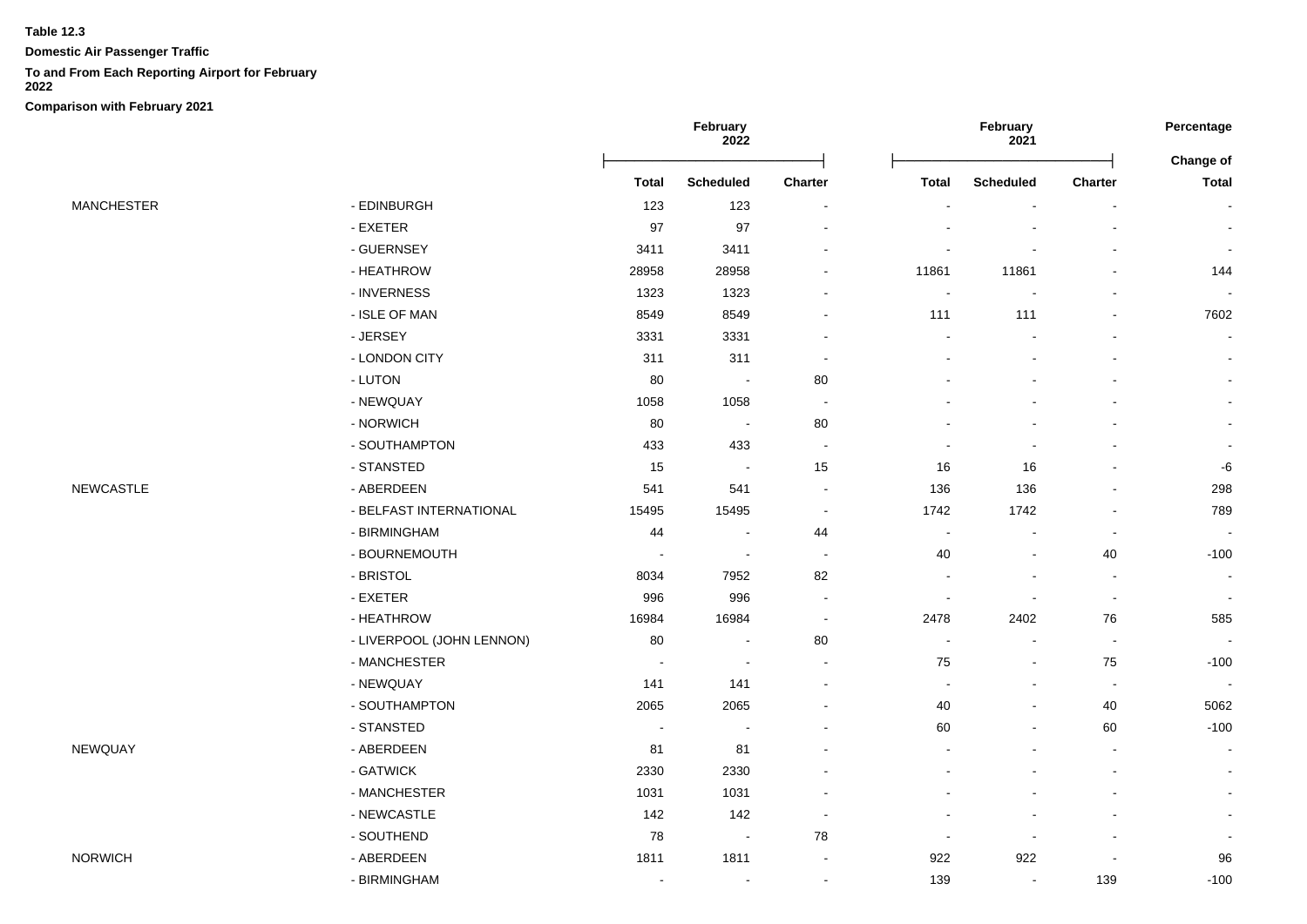**Domestic Air Passenger Traffic**

### **To and From Each Reporting Airport for February**

**2022**

|                                |                              | February<br>2022 |                            |                          | February<br>2021         |                          |                          |                          |
|--------------------------------|------------------------------|------------------|----------------------------|--------------------------|--------------------------|--------------------------|--------------------------|--------------------------|
|                                |                              |                  |                            |                          |                          |                          |                          | <b>Change of</b>         |
|                                |                              | <b>Total</b>     | Scheduled                  | <b>Charter</b>           | <b>Total</b>             | <b>Scheduled</b>         | <b>Charter</b>           | <b>Total</b>             |
| <b>NORWICH</b>                 | - CARDIFF WALES              |                  | $\sim$                     | $\blacksquare$           | $72\,$                   | $\blacksquare$           | 72                       | $-100$                   |
|                                | - LIVERPOOL (JOHN LENNON)    | 30               | 30                         | $\overline{\phantom{a}}$ |                          |                          | $\sim$                   | $\blacksquare$           |
|                                | - MANCHESTER                 | $\blacksquare$   | $\sim$                     | $\overline{\phantom{a}}$ | 36                       |                          | 36                       | $-100$                   |
|                                | - SOUTHAMPTON                | 75               | 75                         |                          |                          |                          | $\blacksquare$           | $\blacksquare$           |
|                                | - TEESSIDE INTERNATIONAL     | 43               | 43                         |                          |                          |                          |                          |                          |
| <b>PRESTWICK</b>               | - STANSTED                   | 154              | $\sim$                     | 154                      |                          |                          |                          | $\blacksquare$           |
| SOUTHAMPTON                    | - ALDERNEY                   | 813              | 813                        |                          |                          |                          |                          | $\blacksquare$           |
|                                | - BELFAST CITY (GEORGE BEST) | 1651             | 1651                       |                          | 19                       | 19                       |                          | 8589                     |
|                                | - CARDIFF WALES              | 30               | 30                         |                          |                          |                          |                          | $\blacksquare$           |
|                                | - EDINBURGH                  | 3789             | 3789                       |                          |                          |                          |                          | $\sim$                   |
|                                | - GLASGOW                    | 3228             | 3228                       |                          |                          |                          |                          |                          |
|                                | - GUERNSEY                   | 5881             | 5881                       |                          | 805                      | 805                      | $\blacksquare$           | 631                      |
|                                | - JERSEY                     | 5318             | 5318                       | $\blacksquare$           | 927                      | 927                      | $\blacksquare$           | 474                      |
|                                | - LEEDS BRADFORD             | 309              | 309                        | $\blacksquare$           | 40                       | 40                       | $\blacksquare$           | 672                      |
|                                | - LIVERPOOL (JOHN LENNON)    | 34               | $\overline{\phantom{a}}$   | 34                       |                          |                          |                          |                          |
|                                | - MANCHESTER                 | 544              | 459                        | 85                       | 33                       |                          | 33                       | 1548                     |
|                                | - NEWCASTLE                  | 2123             | 2123                       | $\sim$                   | 40                       | $\blacksquare$           | 40                       | 5208                     |
|                                | - NORWICH                    | 78               | $\mathcal{L}_{\mathbf{r}}$ | 78                       | $\overline{\phantom{a}}$ | $\overline{\phantom{a}}$ | $\sim$                   | $\sim$                   |
| <b>STORNOWAY</b>               | - BENBECULA                  | 485              | 485                        | $\blacksquare$           | 766                      | 766                      |                          | $-37$                    |
|                                | - EDINBURGH                  | 922              | 922                        | $\overline{\phantom{a}}$ | $\blacksquare$           |                          |                          |                          |
|                                | - GLASGOW                    | 3794             | 3794                       |                          | 108                      | 108                      |                          | 3413                     |
|                                | - INVERNESS                  | 1221             | 1221                       |                          | 349                      | 349                      |                          | 250                      |
| <b>SUMBURGH</b>                | - ABERDEEN                   | 5800             | 3307                       | 2493                     | 3236                     | 804                      | 2432                     | 79                       |
|                                | - EDINBURGH                  | 1804             | 1558                       | 246                      | 31                       | 31                       |                          | 5719                     |
|                                | - GLASGOW                    | 1027             | 1027                       | $\blacksquare$           |                          |                          |                          | $\blacksquare$           |
|                                | - INVERNESS                  | 15               | 15                         | $\overline{\phantom{a}}$ | $\overline{\phantom{a}}$ | $\overline{\phantom{a}}$ | $\blacksquare$           | $\blacksquare$           |
|                                | - KIRKWALL                   | 1430             | 1430                       |                          | 819                      | 819                      |                          | 75                       |
| TEESSIDE INTERNATIONAL AIRPORT | - ABERDEEN                   | 1285             | 1285                       | $\sim$                   | 973                      | 973                      | $\mathbf{r}$             | 32                       |
|                                | - BELFAST CITY (GEORGE BEST) | 344              | 344                        | $\blacksquare$           |                          |                          | ä,                       | $\blacksquare$           |
|                                | - BRISTOL                    | 35               | $\sim$                     | 35                       | $\blacksquare$           | $\overline{\phantom{a}}$ | $\overline{\phantom{a}}$ | $\overline{\phantom{a}}$ |
|                                | - CARDIFF WALES              |                  |                            |                          | 66                       |                          | 66                       | $-100$                   |
|                                | - FARNBOROUGH                |                  |                            |                          | 61                       |                          | 61                       | $-100$                   |